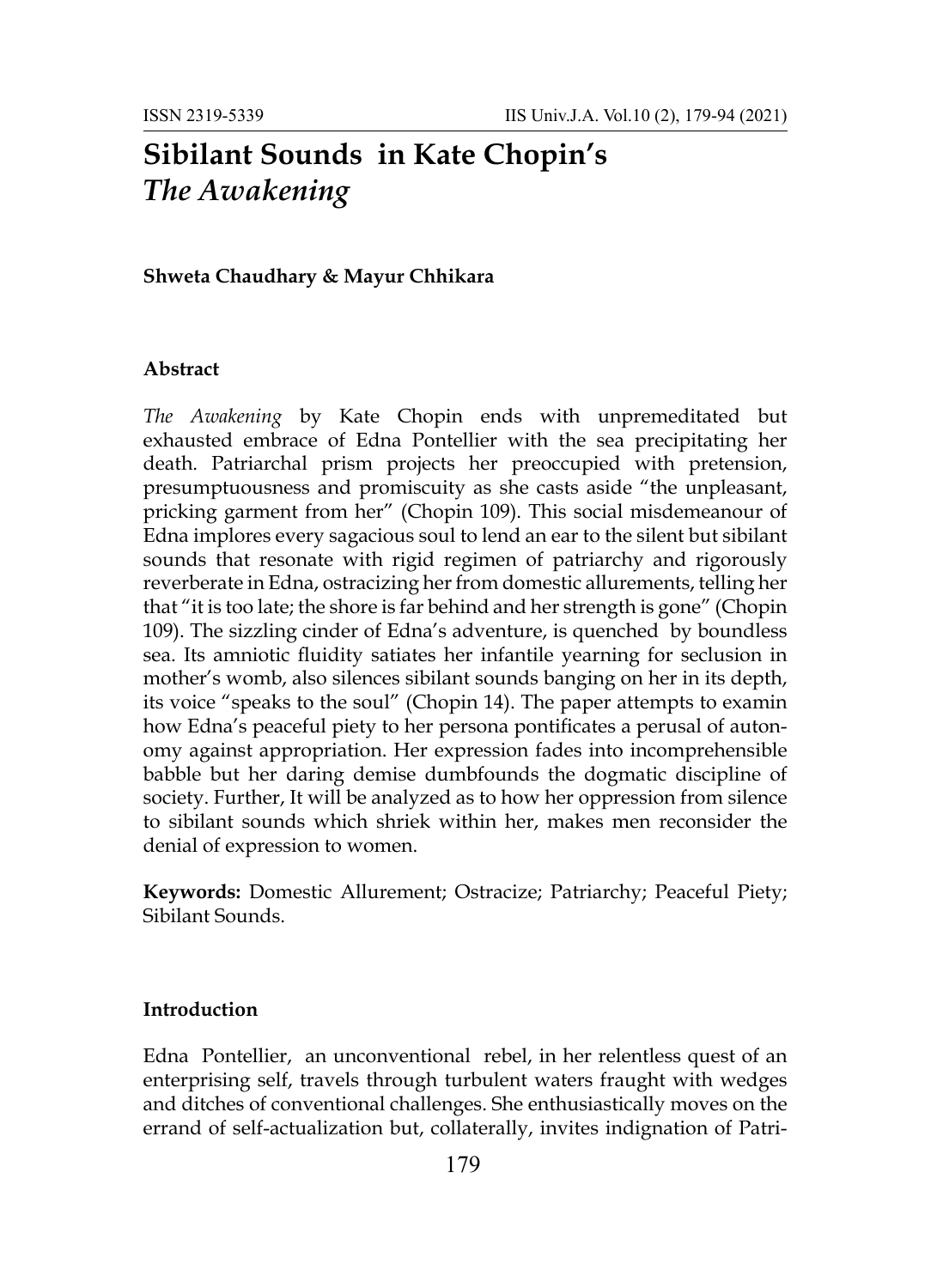archy. If any adventure leads to a desired destination, no matter what kind of upheavals or convulsions cross the way and with what colossal intensity; but in case, the effort ends in a tragic fate, the overhauling of the itinerary comes into practice. Since Edna treads more in imaginative corridors, she strides and stomps, significantly, from psychological channels, she deserves a review of her adventure, preferably, in psychological dimensions.

A minimal but meticulous effort of this paper is to unravel unconscious, unhinged underside of unusual Edna, her atypical psyche, her tortured self and serpentine speculations for subsistence and survival, shockingly, segregating her from society. The paper also tries to divulge the "state of insatiable desire and radical solitariness of (Edna) that, before her suicide or( surrender), is transformed into a full blown rage directed towards men but finally the world as such…" ( Butler 132).

Elaborating on imposed silence on women, Luce Irigaray also observes that women are unrepresentable in main stream of society because of their linguistic absence and expressive opacity. Edna, in the entire course of *The Awakening*, fails to articulate her sentiments, resentment even with her most intimate relations of father and husband. Undoubtedly, motherless Edna is self-contained and " even as child lived her own small life all within herself" (Chopin 14), her husband's scolding to her, on any pretext, leaves her "crying, not caring to dry her face, her eyes, her arms" (Chopin 8) or " unusually pale and very quiet" ( Chopin 51).

Edna enters matrimony for "sympathy of thought and taste"(Chopin 18) with her husband but discovers, to her dismay, her marriage as "purely an accident, decree of fate, ...a responsibility she blindly assumed and for which Fate had not fitted her" (Chopin 18-19). Marital frustration and simmering pent-up emotions leave no recourse for a woman, here Edna, "save silence, or tears or violence" (Beauvoir 482). She is "hurled by marriage as by a frightful stroke of lightning creating confusion of soul…" ( Beauvoir 476).

Consuming silence, tears in marriage collectively snatch clear expression from Edna. She blurt outs that she cannot be "forced into doing things …nobody has the right …her speech was voicing the incoherency of her thoughts, and stopped abruptly" (Chopin 105). Edna's disturbed mind is liable to be dissected, metaphorically, by psychoanalytic aspects and feministic glance for better interpretation. Conveniently, psychoanalytic theories, through feminists' perspectives, dismissing the repugnant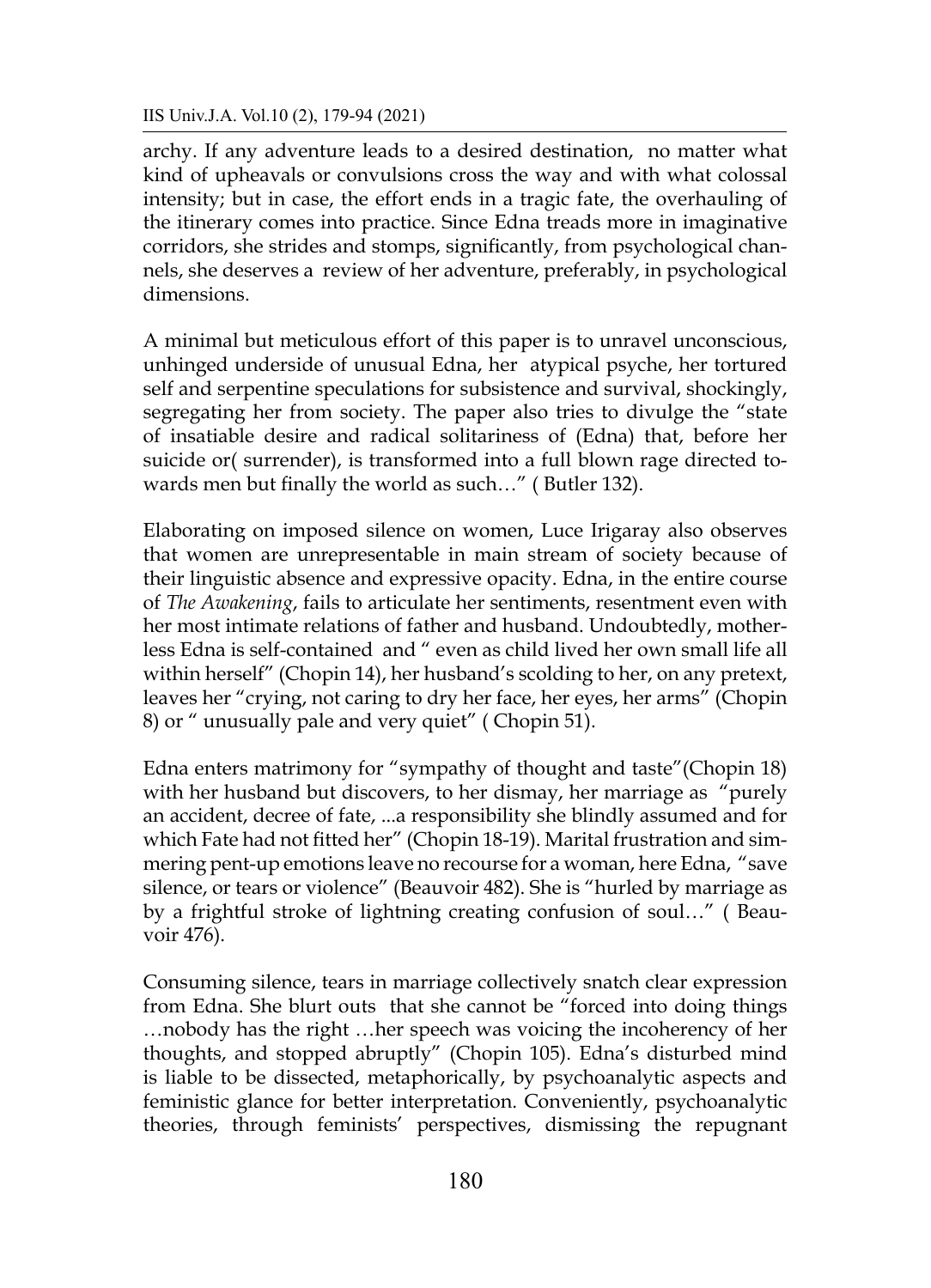refrain of social panorama, overhaul the nurturing procedure of a female in general and Edna in particular, to get an estimate of what plethoric, coercive and corrosive forces prevail upon a woman in shaping up of her into a socially- desired mould.

Juliet Mitchell in her book, *Psychoanalysis and Feminism* reveals that sex is a matter of biology but "gender is a construct, something learned or acquired rather than natural. Freud does not present the feminine as something simply given and natural… but is formed by early experience and adjustments" (qtd in Barry 130-131). In extension to Michell's observation, Jane Gallop also, in her work, *Feminism and Psychoanalysis* opines that " whatis implicit in Freud is explicit in Lacan's system, …phallus is a symbol of power" (qtd in Barry 131). Man dominates the stage and women are coerced into compulsory compliance.

In the same vein, Jacquline Rose too, in her work, *The Haunting Of Sylvia Plath* combines the gems of insight of Feminism and Psychoanalysis to "show sexual identity to be a cultural construct" (qtd in Barry 132). Edna, too, in *The Awakening*, desires to know the configuration of her sex and gender. If "gender is culturally constructed…can be constructed differently" (Butler 10). All these opinions and expressions yield assistance to scale the trajectory of woman's struggle and strangulation, casting a considerable reflection on acculturation of a woman to coalesce her to convenience and command of man to make her "accommodate to a situation from which she cannot escape" (Beauvoir 494).

# **The Research**

Edna's surrender to the sea, naked, an unsocial gesture requires to be analysed by Psychoanalysis. Sigmund Freud, in his work, *The Interpretation of Dreams* asserts that disruption in normal behaviour is the precipitation of previous, problematic experiences –unresolved and illusive to imagination. He further adds that this bare burial of human impulse leads to desperate digression at a later stage. Lacan in his work, *The Insistence of the Letters in the Unconscious* clarifies that the gender consciousness is buried alive in the unutterable, unconscious mind of women to sprout in exasperated expressions, later on.

Women are, categorically, silenced into submission so that they should blindly follow stern social dictates with an animalistic feel of faithfulness, not with human instinct of inquiry and innovation. They are obligated to be obedient and willing slaves to their master, the man. Patricia Yaeger in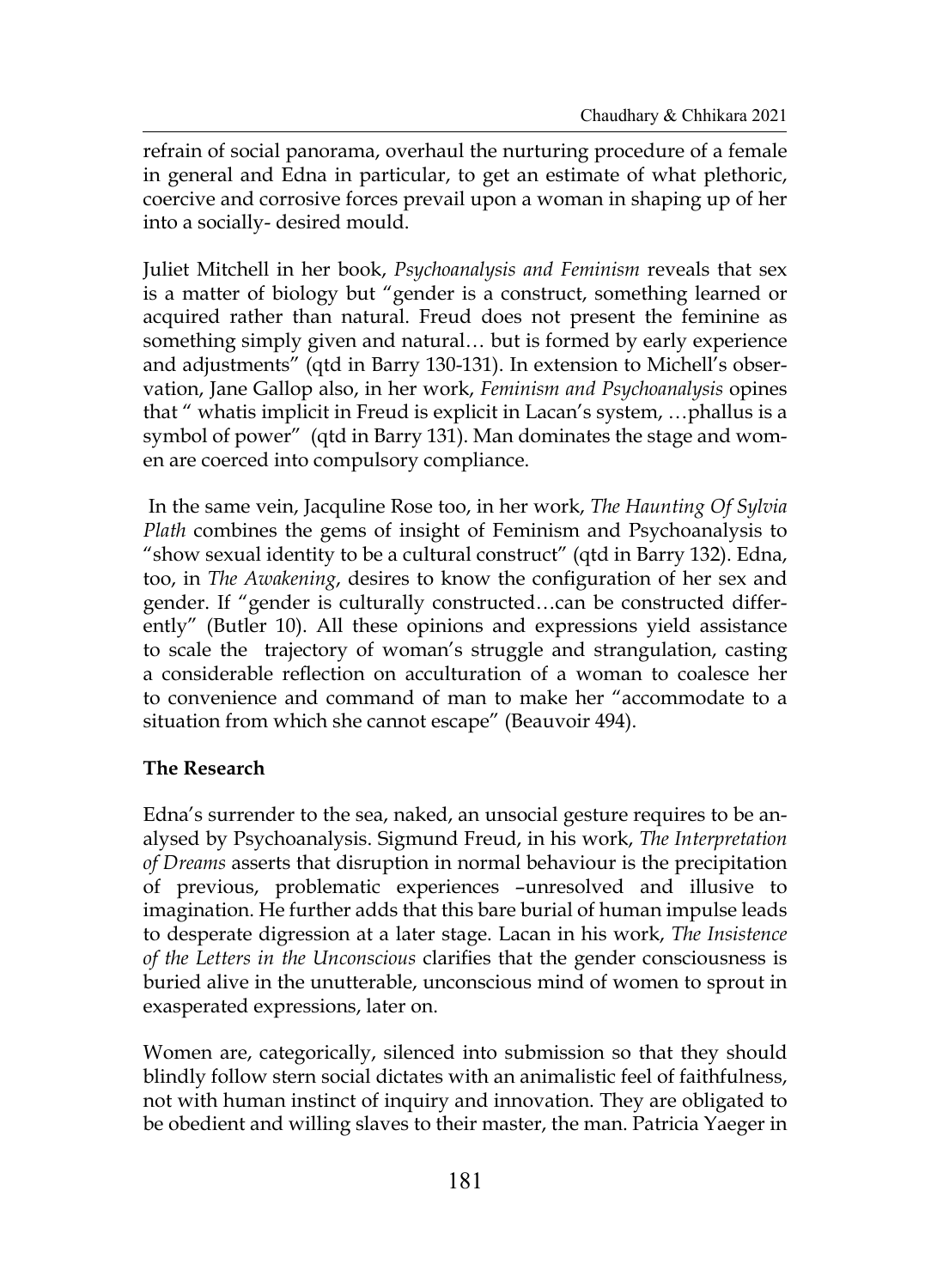her essay "A Language which Nobody Understood", holds male hegemony responsible for enigmatic enforcements on a woman. Silence shrouds a woman in suffocation and slowly sublimates itself into shocking shrieks and the sibilant sounds.Patricia also feel that a woman, here, Edna lacks an adaptable, alternative register of expression and language to describe her tremendous and tumultuous feelings but she craves for one such of her own. In absence of her own narrative and ideology, she is confused by medley of distinct and disconnected voices which arrest her attention to her blurred edge of womanhood, Edna herself admits, "by all codes which I am acquainted with, I am a devilishly wicked specimen of the sex" (Chopin79).

The frequency and intensity of sounds of conventional commitments is so concentrated that she replaces her ego with infantile Id and surrenders to the sea taking it for mother's womb. Madame Ratignolle also cautions her about her childish and impulsive behaviour, "you seem to act without a certain amount of reflection which is necessary in life" ( Chopin 91). Edna harbours reticence even with herself, her mood swings, her unusual thinking, her tears and cries are also hissing, sibilant sounds, inarticulate but inflammable for her. She herself admits her chaotic mental state, "a thousand emotions have swept though me tonight, I don't comprehend half of them" (Chopin 28 ).

While Chopin maintains aesthetic distance from her readers, these sibilant sounds make the agony of Edna audible to the them. The prattle of parrot in the opening scene of novel, the clanging spur of a cavalry officer and the hum of bees, the seductive voice of the sea, "moments of silence pregnant with first-felt throbbing of desire" (Chopin 30), the tumult of world, the sound of sweeping stroke of swimming, "father's voice, her sister's voice, barking of an old dog that was chained" (Chopin 109) in the last moments of Edna, sweep her off by her feet washing her off into infinite sea.

Chopin is not concerned with the themes of seduction or retribution but a woman's opportunity with self-expression. Edna asserts self-possession but its expression is not coherent or understandable to her kinsmen. Patricia Yaeger also points out that Edna experiences the world as one fraught with multitude of sounds. She also understands that Edna has bargained her right to speech in marriage under cultural compulsions. Edna's language is deficient for her vital needs, she has no proper articulation to help her integrate her feelings with the system or interrogate the impositions or the diversity of her own sentiments.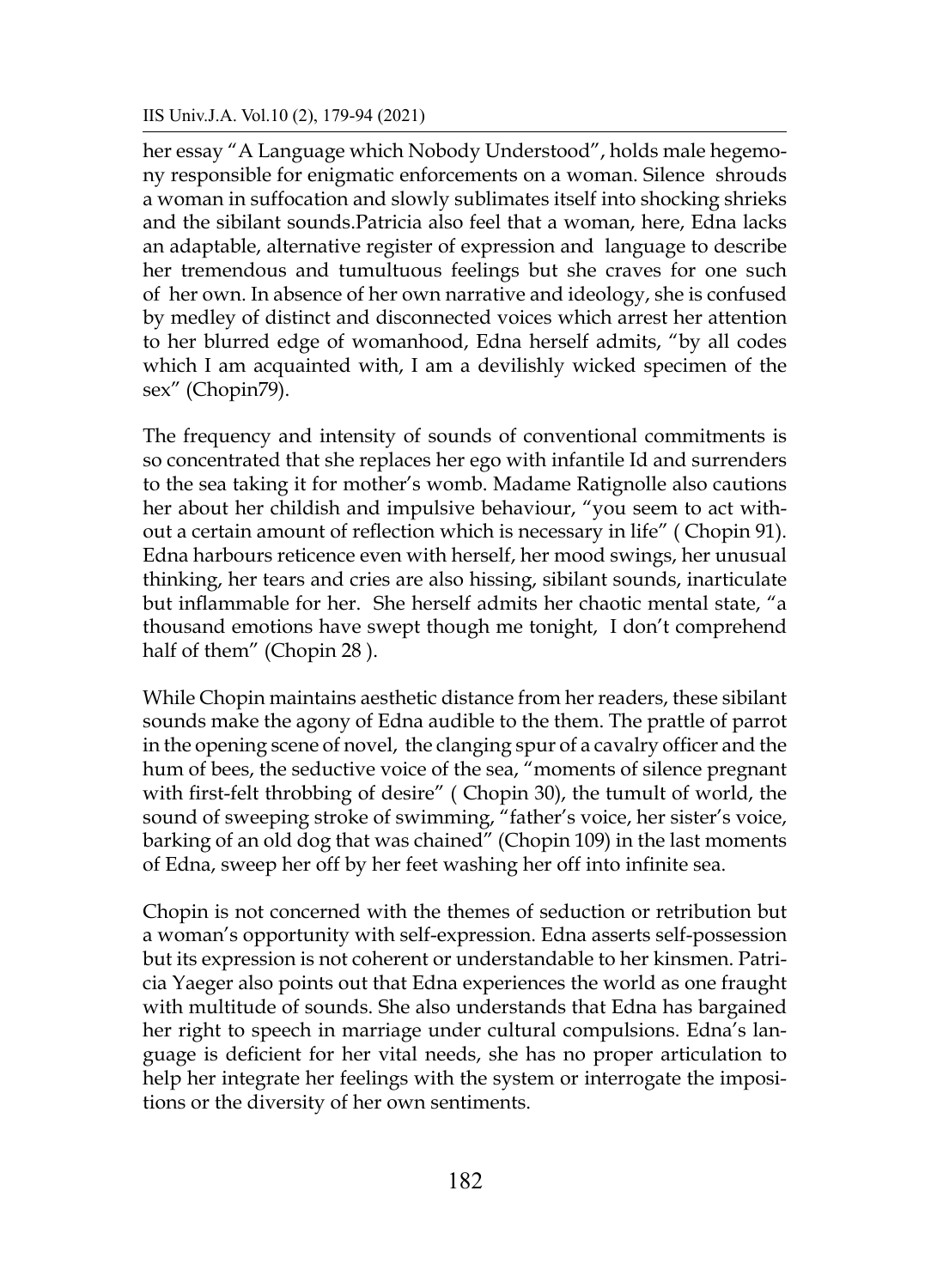Edna surrenders to the sea because she is unduly burdened by the duress of contradictory desire of retaining self but at the expense of life. Dr Mandelet feels the pressing urgency of severe situation where he should counsel Edna to save her from her caprice and whim to take unsocial step as he notices weight of conflict and disruption in her conversation. Dr Mandelet senses suicidal confusion and aloofness and also escape from conversation in Edna, he offers to "talk of things you (Edna) never have dreamt of talking about before" (Chopin 105 ) but Edna makes her resolve to eternally rest in the fathoms of the sea. The sea appears to Edna a secular place free from community life, full with eternal choice and peaceful escape.

The sibilant sounds of domestic duty, social obligations and motherhood continuously hiss in the interior of Edna, they work in collaboration with her own sibilant sounds of craving for autonomy and self-assertion. This amalgamation raises such a storm in her mindthat she prefers to give herself to the seductive, murmuring voice of the sea, again a sibilant sound inviting soul to drown every shame, bound and inhibition in its infinite intensity.

A woman's voice and social voices prevailing upon her psyche with a hiss deserve some cognizance by man.It may be neglected as a prattle by man but probably powerful, potent enough to manage a mawkishness with mammoth momentum to blow off the curtain of smugness on society, bringing to the spotlight purely partial and prejudiced patriarchal practices towards women. The wilful burial of unpalatable curiosity of women by social agencies erupts in ugly manifestations, in their aberrant actions and deviant demeanor.

Chopin in her narrative, highlights that marriage is not fulfilling to a woman due to her suppression in expression, it entails no growth of a woman as an individual leaving her grumbling and simmering. Edna does not reason with her husband, he also never responds to her reason also, he either dictates the terms or leaves her company. Edna sadly, admits before her friend about her husband, "we would not have anything to say to each other…" (Chopin 66). Edna is happy to get rid of her father who violently protests her decision to abstain from the wedding of her younger sister. Edna fails to articulate properly her reason to stay aloof and only expresses her denial and insolence on this issue.

Chopin here observes that "she had not much of anything to say to her father" (Chopin 66). In fact, Edna's husband also confesses, " we meet in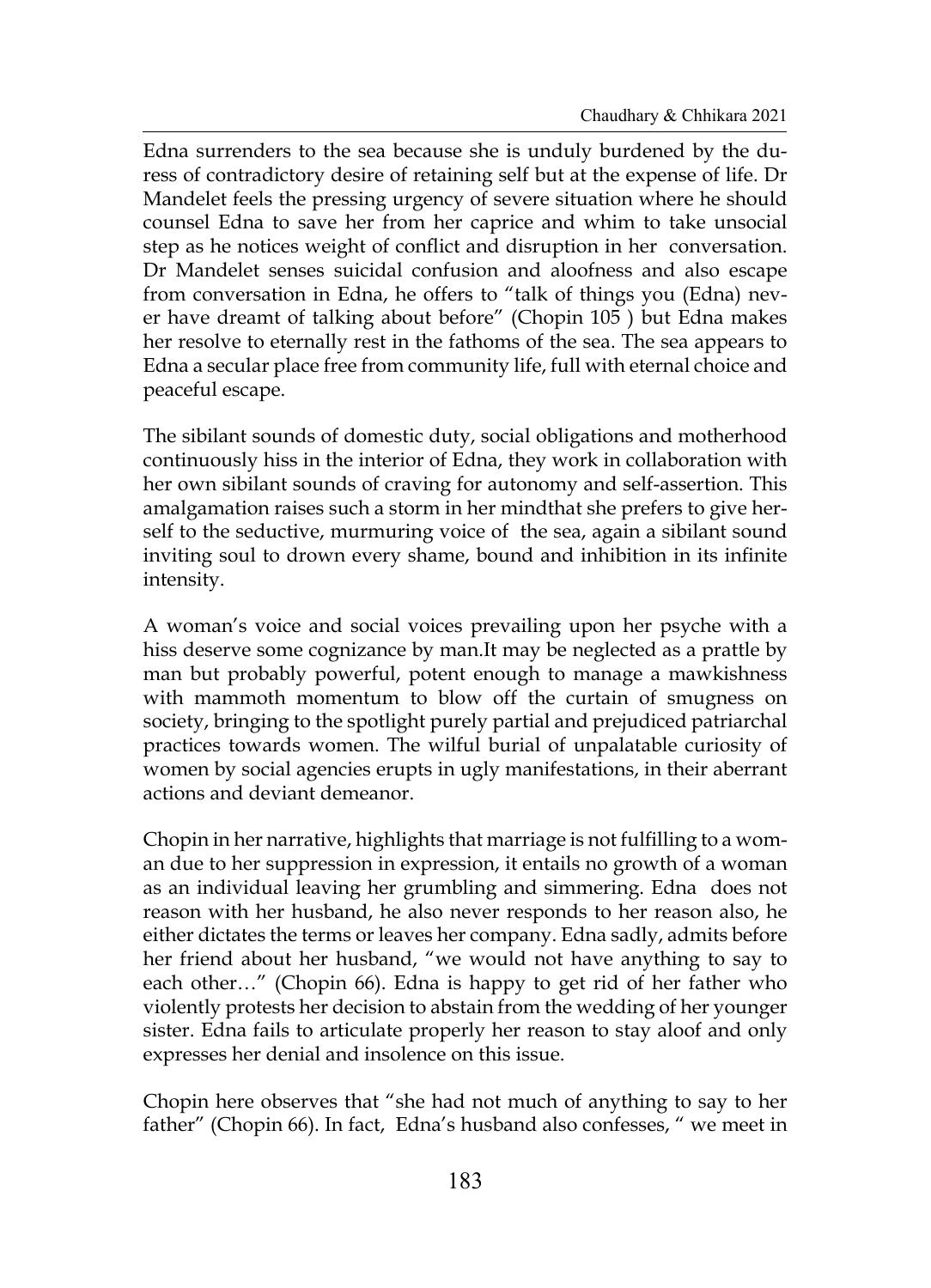the morning at the breakfast table" (Chopin 63). This sprawling silence without solution stifles the calmness of the couple. In this context, Cutter too opines that *The Awakening* is a "critique portraying patriarchal norms of silence and submission" (34).

In the entire course of the novel, Edna "inhabits a world of limited linguistic possibilities… therefore, of limited possibilities for action" (Yaeger 200). Her limited or poor articulation increases frequency of sibilant sounds in dangerous proportions. She is not familiar but "flushed with sound of her own voice and the unaccustomed taste of candor" (Chopin19). Her struggle throughout the novel is about the acquisition of her own articulation, however inchoate or abrasive or acerbic it is. She chooses to write her own script, in her own hand and in her "own way" (Chopin 105), with personal vernacular.

Generally, females are developed into such a value system that they are cultured and conditioned to conform to conventions, created to cajole men annihilating themselves. Incisive induction of incapability at infantile stage imbues their unripe mind with such unconditional consent to constraints that even if they venture to liberate themselves, the effect of this unconscious and hypnotic training is very obnoxious. The fear that erupts from utter disregard to dogmas axiomatically, leads them to socially digressive actions. Expanding this idea further, Carol Gilligan's theory, puts forward "the factors of culture, history, class and power that affect the constitution of such 'voices'…experience and thoughts folded up in such voices force us to listen to ourselves and indulge in a self-dialogue and thus forming the stories of our lives" (2). Gilligan describes how a girl "holds her identity in abeyance as she prepares to attract the man by whose name and status she will be defined, the man who will rescue her from emptiness and loneliness by filling the inner space…" (12). Thus the "female identity is awakened in relationship of identity with another person" (13).

Rejecting confusion, doubt, uncertainty in a woman, necessarily, as manifestation of timidity, she states, "Sensitivity to the need of others and the assumption of responsibility for taking care lead women to attend to voices other than their own and to include in their judgment other points of view"( Gilligan 16). The voices, silent but sibilant, in exterior or interior cast a corrosive effect on mental well-being of women. She reiterates that feminine morality is 'morality of responsibility', thus women get lesser chance that may intone "the celebration of separation, autonomy, individuation, and natural rights"(23); in this imposed litany of moral re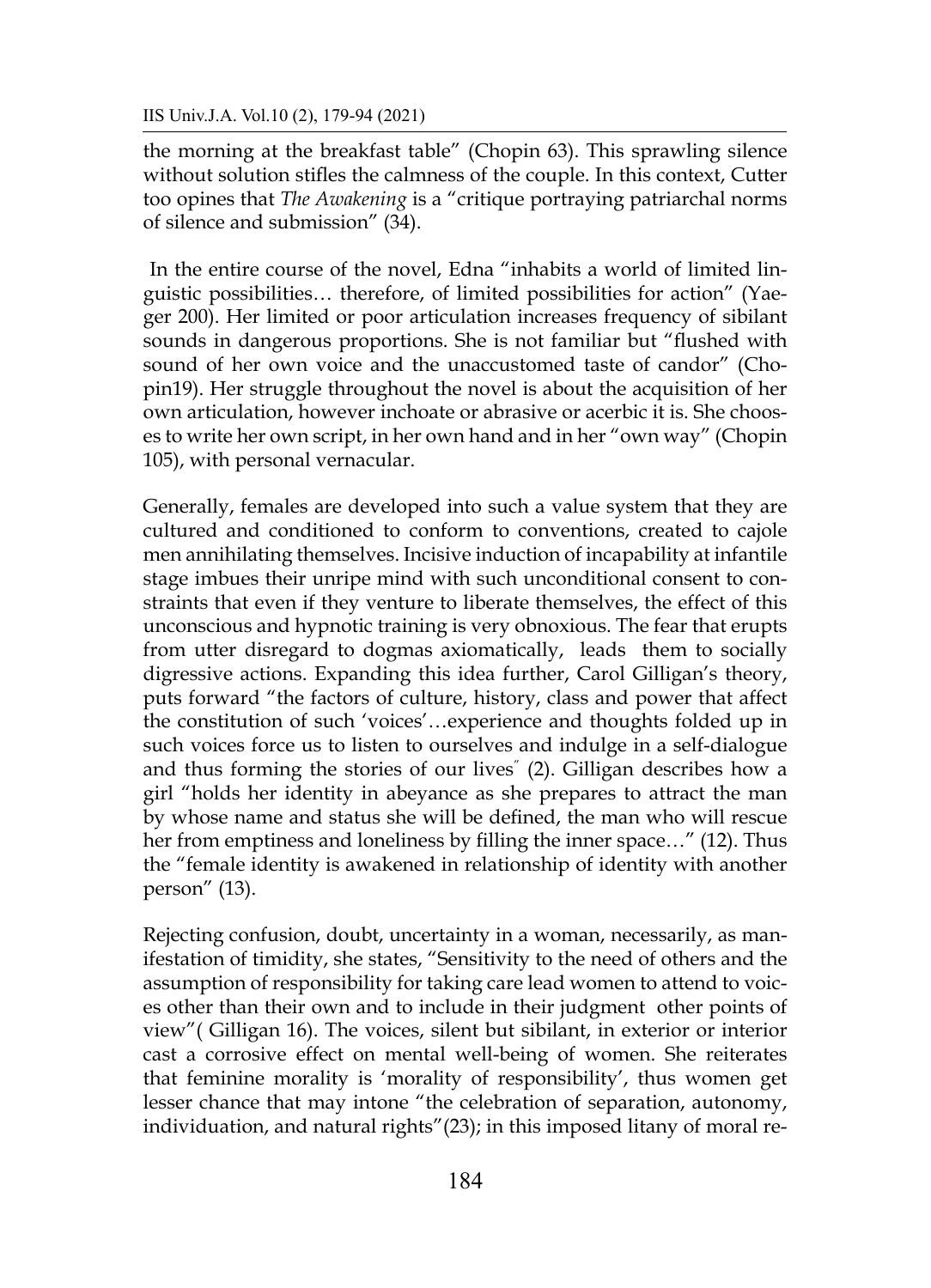sponsibility to household, they are to "repress the multiple nature of human personality" (Madsen 97)**.**

Since 'voices' are recurrent and reverberant in the novel, Schweitzer also sets tone with Gilligan and opines," 'Voicing' and 'Voices', the media subjectivity(different perception of voices and commands), are intimately tied to Edna's dawning awareness of her rights not as property but as an individual" (Schweitzer 167). Women, ungrudgingly, nestle away in their cozy, comfortable world practicing smugness and obedience along with unflinching fidelity to master, heedlessly, in exchange of all the received favours in terms of leisure and luxury. Animals don't have evolved brain, they never object to disgrace, never try to preserve dignity, but humans have cognitive powers.Similarly, women evaluate their worth, contribution and concept of autonomous, dignified life.

Edna, in her marriage, feels her servile status and minds scratchy scolding too. She silently suffers incision on her individuality with no redressal or ventilation of smothered emotions. Male hegemony, appropriating her autonomy, raises tumult in her mind to unhinge her in her approach towards life and relations so much so that she denounces the institution of marriage as "one of the most deplorable spectacles on earth" (Chopin 63).

Psychoanalytic observations help us in tracing unprecedented glimpses of social facets for identity-formation affecting a tidal wave of aspiration for personal identity in a boy, that too, at the expense of a girl, neutralizing her unique potential, promulgating matrimony a sole career for her. It becomes customary that she should be defined by the rank and status of her husband, on her part, earned only with a sincere intimacy to him or with sufficient self-effacement over the years with consistent loyalty, gratitude, unflinching obedience tinged with exemplary devotion and productive procreation, too. She is hypnotised into docility by the colossal mass of moral responsibilities to serve man consistently.

In *The Second Sex,* Simone de Beauvoir opines, "One is not born, but rather becomes, a woman" ( 295). Here, it is axiomatically assumed that this becoming is unnatural and a forced fate, a deliberate doctoring of, unconsciously, a girl to mentally etherise her in compliance to conventions.

Jane Flax, harps on the same idea and argues, "Both individual male development and patriarchy are partially rooted in a need to deny the power and autonomy to women. This need arises, in part, out of early infantile experience. The experience of maturing in a family in which only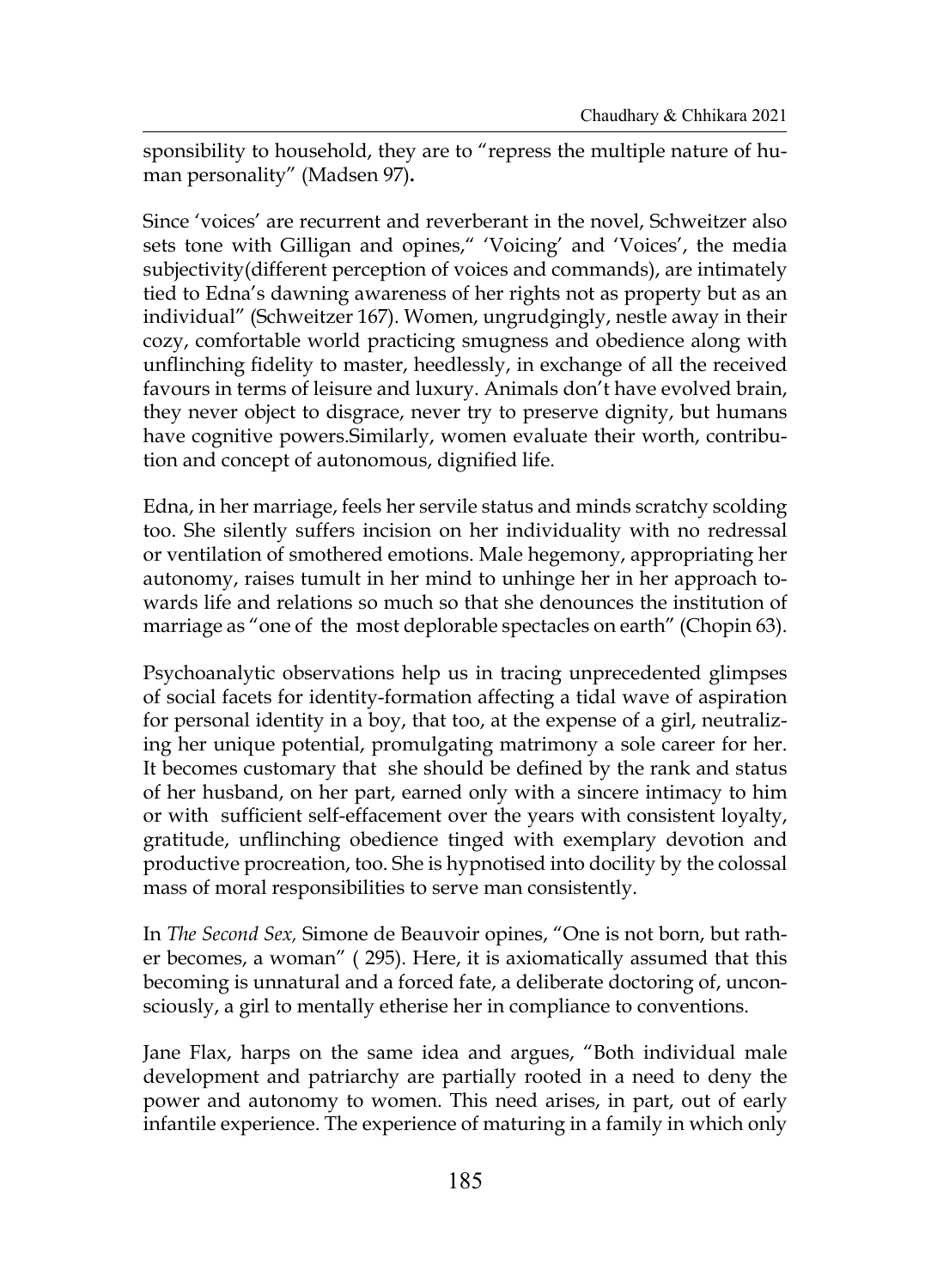woman-mother ensures that patriarchy will be reproduced"(218). Chopin in *The Awakening,* makes clear how creole women play an unsupportive role to Edna, for example Mrs Ratignolle pulls up Edna," think of children, Oh, think of them!" (Chopin 106). This fearful admonition, more gesticulated than articulated acquires a great quantum of conventional force and barricades Edna's entry to normal course of life in creole culture after her experiment of autonomy.

Chopin exposes the role of womenfolk to upbraid an unconventional woman just to ingratiate patriarchy. A woman's identity is acknowledged only in her family, especially through her children. Edna's fellow creole women "idolize their children, worship their husbands and esteem it a holy privilege to efface themselves as individuals"(Chopin 9). Conversely, Edna declares, "I would give up the unessential…I would give my life for my children; but wouldn't give myself" (Chopin 46). She gradually understands that there are some gender-oriented but unacknowledged values that run underneath the edifice of a woman's self , they are imperceptible, recondite and ephemeral and unavoidable in the mortal world.

Constraints of familial and social roles and responsibilities create such tumult in women's psyche here, Edna, with reverberant voices of criticism and calls to duty that an eternal sleep alone can encapsulate everlasting peace. Surprisingly, the sensitivity attached to femininity, forces a woman to attend to such 'voices' that Edna finds banging on her vitals. The responsibility and care, self-guilt due to dereliction in duty lead woman to attend, seriously, to such voices, reluctantly, of course; she incorporates all such 'voices', their command, their judgments, opinions, point of views to frame her own. Edna, governed and driven by such definitive voices, unable to choose with responsibility and rectification, chooses to escape to the sea — a prenatal stage, recoiling to childhood seeking creativity in the novelty of life, in vigour of the next promising possibility.

Elaine Showalter opines, "As the female body is prone to wetness, blood, milk, tears and amniotic fluid, so in drowning, the woman is immersed in the feminine organic element" (81). Edna, here, oscillates between two cravings, one— inescapable masculine entities of father and husband, seeking their affection and admiration; other, feminine comfort, ease and solace of an absent mother. Her recoiling to childhood, to the sea and figuratively to amniotic fluid- the safest place in the womb of mother, somehow, substantiates the conjectures about her infantile deprivation of mother's affection.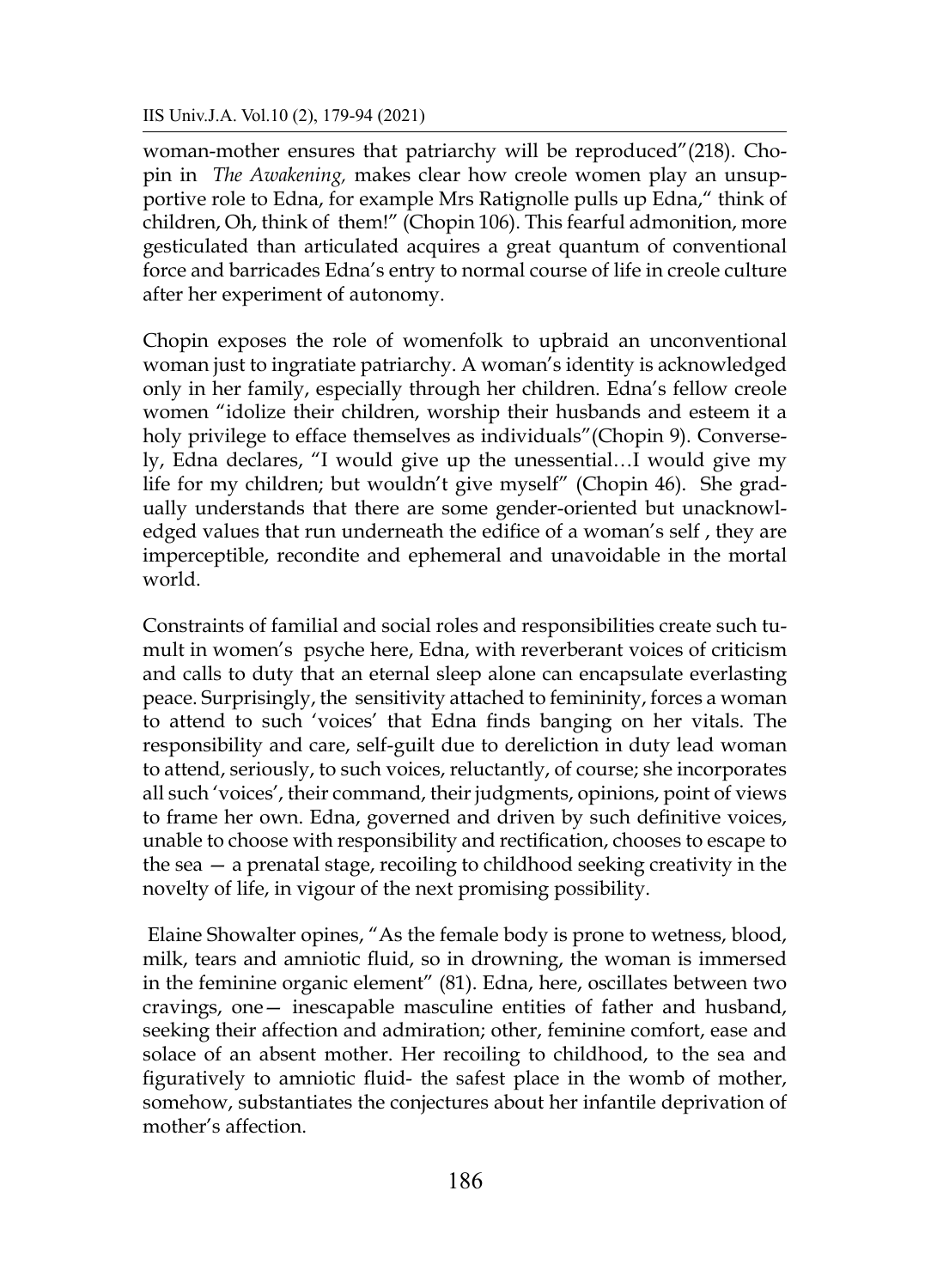The tremendous trumpet of conventional voices weakens the resolve of women. Cultural agents like Edna's husband reminds her, "If it is not a mother's place to look after children, whose on earth is it ?"(Chopin7). This question mark appears to her like a hanging noose to strangulate her. Here, Nancy Chodorow also**,** suggests "Feminist theory is right that gender cannot be seen apart from culture" ( 518). She further adds that women with more porous precinct of ego or self-possession, dare not achieve autonomy out of fear and lack of confidence.

Edna harbours the same complex in her subconscious which divulges her handicap in making a choice for separate and individual identity. In fact, she has never been trained for a survival of her own. Honestly, right from the beginning of their lives, women are taught to be dependent on male members. Edna tries to achieve autonomy, liberation from male command but in absence of a suitable strategy, she escapes to the sea i.e. a feminine element "enfolding her body in its soft, close embrace" (Chopin 109).

An exhaustive study of the novel explores a kind of antagonism between maternity and creativity, Edna's "children appear before her like antagonist who had overcome her; who had overpowered and sought to drag her into the soul's slavery for rest of her days" (Chopin 108). Creativity tagged with solitude and self-preservation offers steep contrast to maternity which includes, exclusively, self-sacrifice of a mother. Edna knows a "way to elude them (children)" ( Chopin 108) but in her final escape.

Here, making a departure from the hard line of conformity to the conventions, Chopin raises the issues of individuality. Edna, in her journey from adolescent to youth, is fascinatedby certain people, as an individual, who have inspired her in variety of times, ways and shades; only the gender makes the mess; her friendship with Madame Reisz or Mrs Ratignolle is permissible even with Robert upto the extent of flirtation but serious, inter-gender, physical relation is beyond pardon. Her consternation about her cloistered condition, desexualisation of her body embeds in her mind a realization that she is incapable enough to extricate herself from the clutch of patriarchy and its patterns; in her death, she refuses to lead an abysmal life and equally denies an atrocious acquiescence to aegis of affectation under the apron of affection and amorousness.

Chopin reveals before us how everybody in first place, is an individual, well-occupied by sensible reason to make choices and priorities, Edna too, yearns for her identity as she is stirred to the idea of individual talent and hidden potential; she tries her best to discover her own self in a very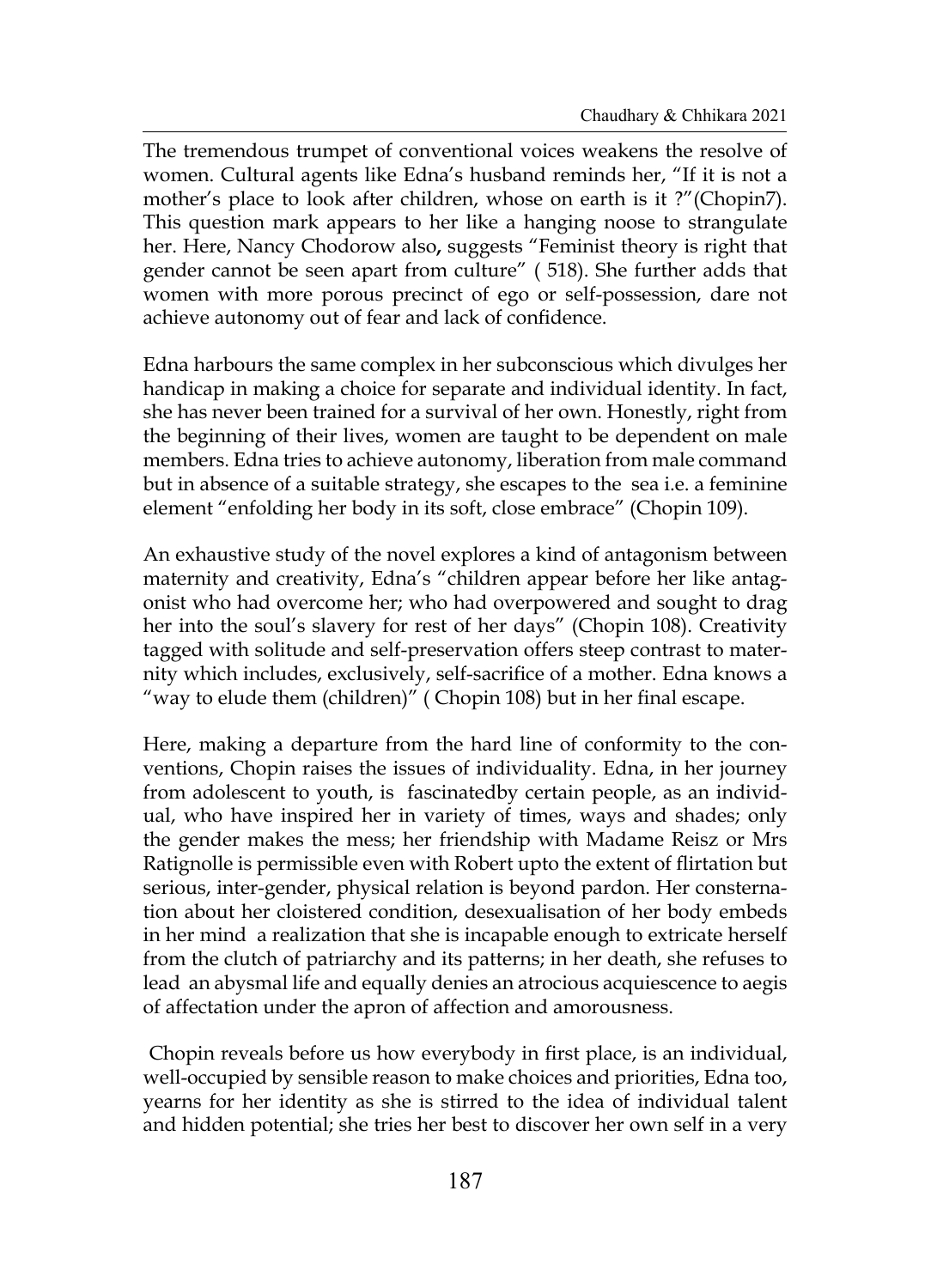flexible, fluid, fecund, fertile way but beyond the bounds of a world fraught with circumscription. Chopin's message here lies in the fact that the barrier of family and society cannot win over individual quest; Edna makes a choice for the exploration of self if not in the "world…vague, tangled, chaotic...many souls perish in its tumult!"(Chopin14) then in the sea, fathomless, boundless with unlimited possibilities, its "voice is seductive; never-ceasing, whispering...inviting the soul to wander…in mazes of inward contemplation"( Chopin 14).

In her striving for her soul, her spirituality, with a rebuttal to social and worldly ties, she puts her first step towards the journey of autonomy, erroneously, turning a blind eye to the culmination of events. She feels herself like "the little tottering, stumbling, clutching child who all of a sudden realizes its power and walks for the first time alone boldly with overconfidence" (Chopin 27). This experience introduces Edna to her inner strength to approach unapproachable things in case she possesses "the courageous soul that dares and defies" (Chopin 109).

Some palpitant forces work within to entice or energise her to do what she outwardly denies but her inward voice conforms to do. Ironically, she rejects the "dual life— that outward existence which conforms, the inward life which questions" (Chopin 14), constantly and consistently taught to her. Unrealistic appraisal of her position leads to unexpected and unprecedented reversal of fortune. Edna ignites the spark of defiance to tradition but fails to control the fire of repercussions. Her escape to boundlessness of the sea incurs on her immense space of strokes and efforts but very soon, she realises the lack of destination. The reality unleashes weariness upon her, but the tickling taste of untouched, unfathomed arena makes her going back unsavoury and unbelievable.

Edna succumbs to the sea as she acts upon her impulse without any deliberation or reflection. She "blindly follows whatever impulse moves her as if…alien hands ...free her soul of responsibility" (Chopin 32). Her father never has taught her to weigh pros and cons of any act by inner calculation. He himself endorses and suggests to his son-in-law too that "authority and coercion are what is needed …to manage a wife" (Chopin 68). Edna's husband also cannot see that she is "casting aside that fictitious self we assume…to appear before the world" (Chopin 55). A deaf ear and blind eye to Edna's cause and cravings cost the family an exorbitant price of her life.

Indisputably, Edna too is a mother-woman like Madame Ratignolle but,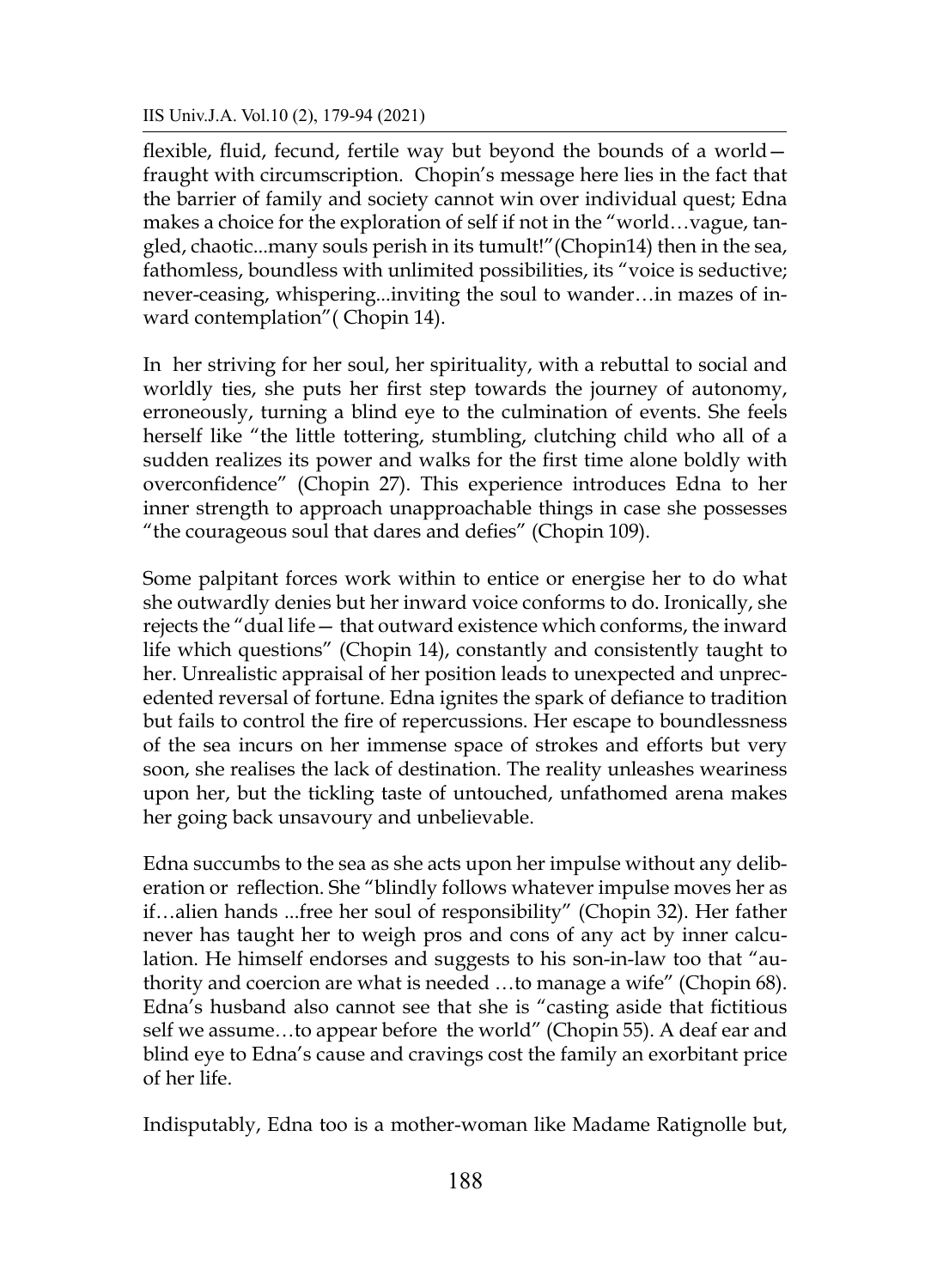in quest of autonomy, she chooses to be a career-woman like Madame Reisz, oblivious of the fact that, in bargain for career from conventions, the slightest trait of feminine sensibility is stripped off, snatched from Reisz who "wears a shabby lace, she eats in a rare old buffet dingy and battered" (Chopin 59). She is almost divorced from her community as "the most disagreeable and unpopular woman"(Chopin 56), a premium price, she pays for privacy.

Correspondingly, when Edna breaks away from her social role, she has no vision to follow, she takes a flight to uncharted terrains but in absence of accomplishment and expertise, she gravitates towards the sea with broken strength as "the bird that would soar above the level plain of tradition and prejudice must have strong wings. It is sad spectacle to see the weakling bruised, exhausted, fluttering back to earth" (Chopin79). Her emulation of Mademoiselle Reisz is futile as Reisz develops her strength, the talent for music in early life and sets her consistent goal, she takes flight with strength of self to counter social forces with her aloofness, peevish repartees and exercise of solitude and talent. She applies herself to ambition as an antidote to venomous stings of patriarchy.

Undeniably, Edna has no realization of her subscription to male hegemony. She also fails to gauge the social outcomes of her impulse and indulgence; she is clueless about fallouts of flouting features of social framework. Her greatest flaw is error of judgment or evaluation of impositions, imperfections, expectations and securities, this domestic and social framework proffers to her. Her imperfect knowledge, unrealistic appraisal of creole culture with all its sanctions and inhibitions lead her to nowhere. She designs her own standard, of course, with no agendum or delineation or layout, she rejects social standards as impositions and asserts, " I give myself where I choose" (Chopin102). Chopin, here, seems to suggest that Edna wants to reverse master and slave relationship between genders without reckoning the repercussions of reversal and finally, "abandons herself to Fate and awaits the consequencewith indifference" (Chopin 98).

Edna's awakening of autonomy gradually metamorphoses into her evolution as an individual. For the first time, she behaves not like a secondary gender but begins to "look with her own eyes to see and apprehend the deeper under-currents of life" (Chopin 89). Unfortunately, Edna's underdeveloped talent for painting and sketching fails to equip her with staunch stamina and like "a bird with broken wings circling , disabled down…" (Chopin 108) she comes down to the sea.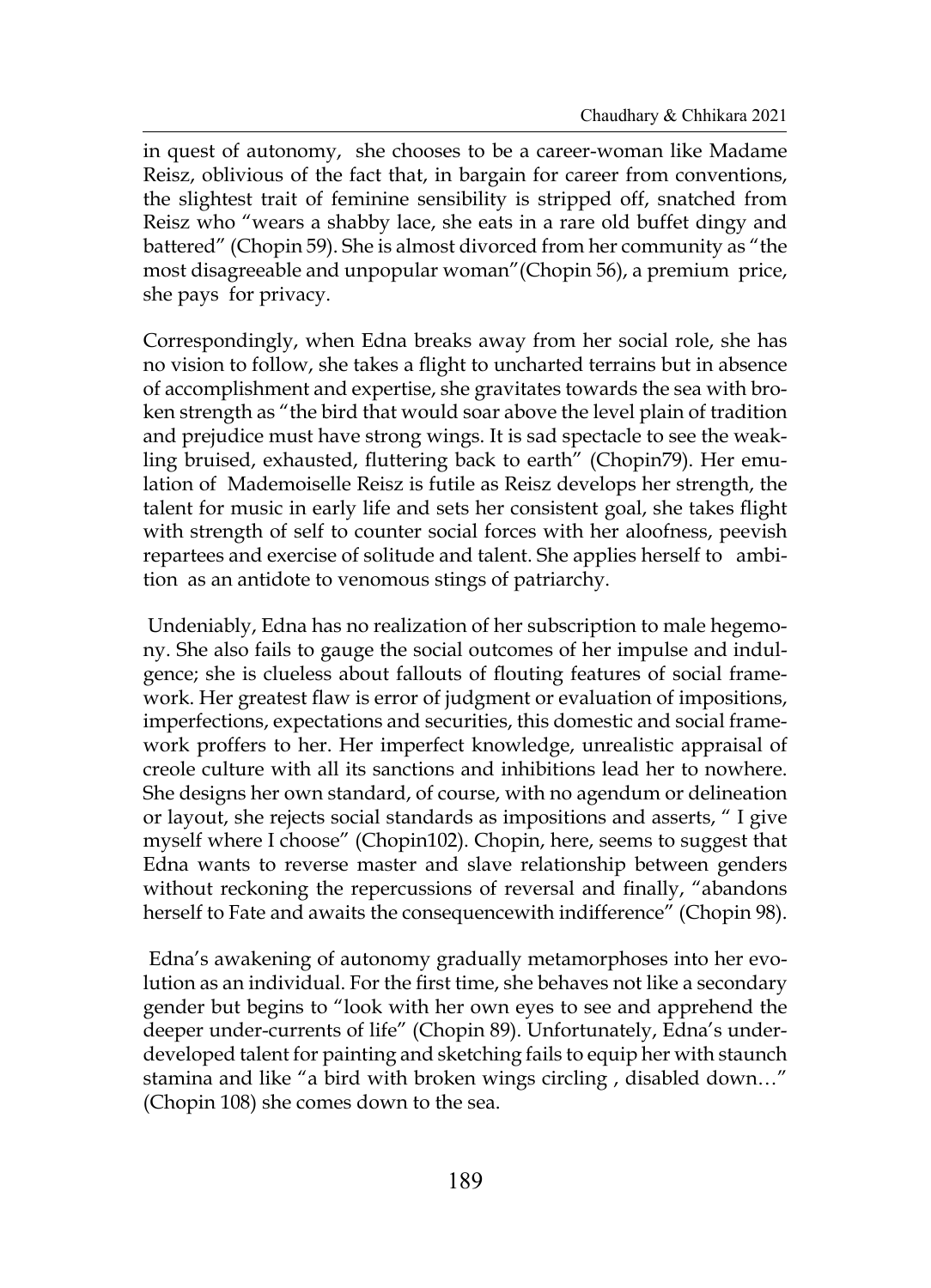As Lacan also proposes, Edna is in dilemma whether to accept symbolic and powerful masculine order related to father or embrace imaginary, dreamy and sensuous feminine order of mother. She tries to assume the authoritative masculine role during her grand dinner, presiding over guests, sitting in a throne like chair like "the regal woman, the one who looks on, stands alone" (Chopin 84) but she fails to adjust in this given role, sanctioned by masculine figure, her husband; she craves for her imaginary, sensual feminine element and offers herself to the watery grave.

Being a motherless child, Edna has, since infancy, been reserved and self-contained, she is not taught or trained by a female mentor-mother how to conduct the dual life of a woman, practicing precaution and prevarication. Her infantile growth was compromised and hindered as well, due to the demise of her mother in her childhood and unwarranted presence of a strict mentor in place of mother and guardian. In absence of a guiding spirit and presence of dictating authority, the circumscription is laid upon her but not explained to her; the imposition intensifies her confusion. Any judicious feminine paradigm could have guided her that before she enjoys independence and authority of man, she should earn it with responsibility and stability. An artist has to undertake a penance to earn an independent entity and to shun conventional roles. She requires ample time and training to master the skill of art but she gives up in frustration as she lacks in required patience, time span and devotion-a requisite to obtain it.

According to John Glending, "Her poor adjustment to the conditions of her life ensures that her distinctiveness and its expression will produce not only moments of joy but also suffering and confusion" (43). In absence of authentic, established feminine identity, she leads herself to a blind alley from where there is no scope of coming back. A kind of awakening-a sense of personal authenticity dawns at Edna; she struggles to articulate this missing element but is short of words.

Chopin endorses avenues and dispensations other than matrimony but she too is reluctant, skeptical about their exercise and consequences. Chopin attaches no greater importance to consequences, she prefers to restrict herself to trial of an idea— churned up from dichotomy, diversity of life. Despite a constant struggle; failure even if terrible and mammoth, gigantic, leaves behind an indelible impression, an idea about the frayed fabric of social conventions; uncomfortably receptive to women and a step towards unseen, new, wonderful but chaseable and changeable options. The collision between perceived and conceived image of oneself is atro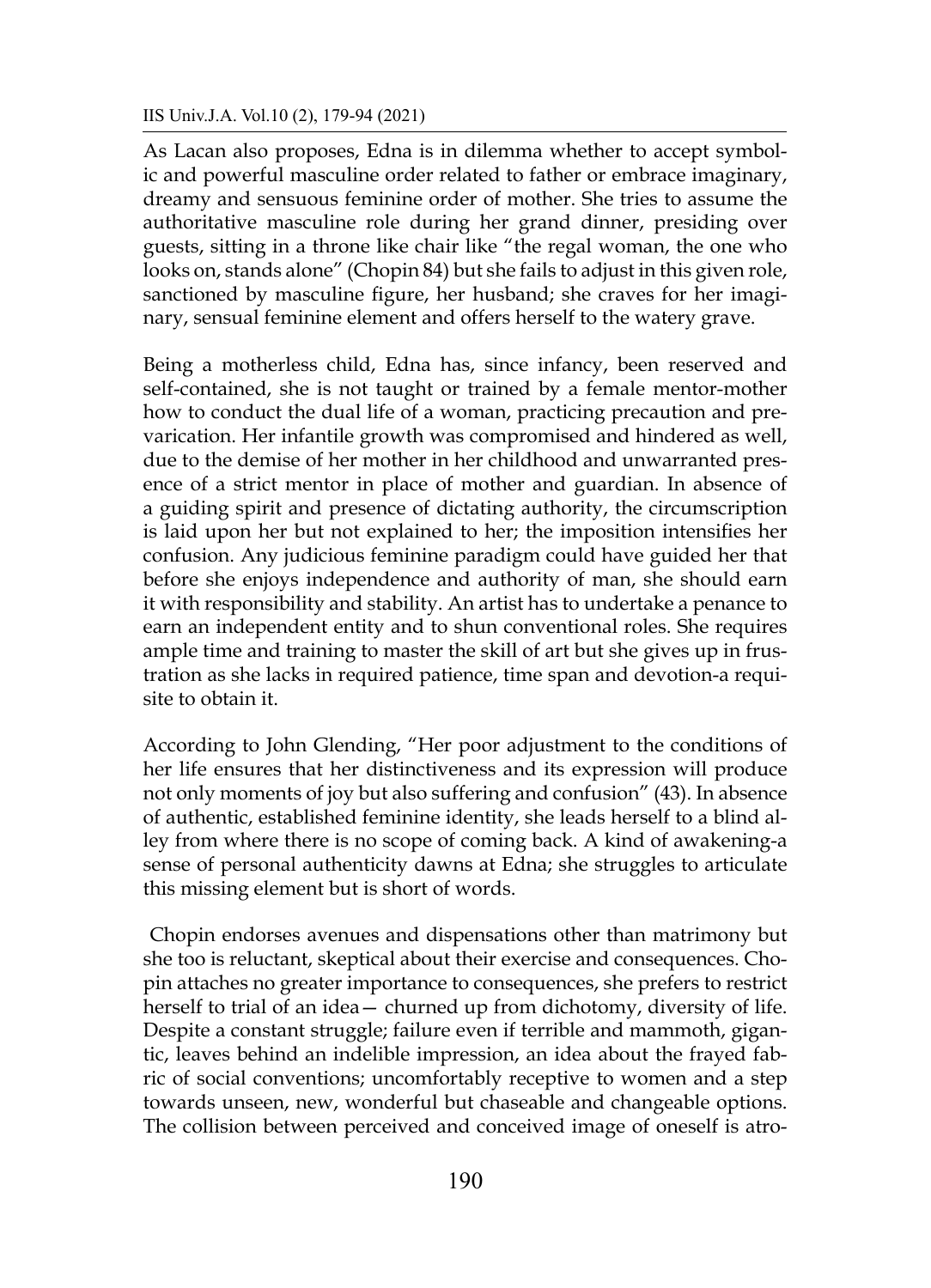cious but opens up two possibilities- one, encounter the crumbling forces head-on with approximation, semblance of desolation; the other, remain sculptured in the mandatory matrix.

Chopin covertly whispers a kind of liberation because curtailment of every widening gyre of human creativity will imprison anyone in fractal and perpetual infinity of ever-subdividing identities and women's exponentially multiplying self will be typed and stocked. Chopin illustrates how Edna's promise of personal priority is thwarted by masculine interposition. She exercises her individuality and admits no prescription of role budging not an inch from her resolve.

Edna never denies her obligation to her children; she acknowledges female identity with motherhood; but for her, motherhood should not impede creativity or self-awareness, self-actualization. This interference of domestic duties and childcare with growth of self become the genesis of an unresolved, enigmatic crisis between her prescribed role and the chosen role. She craves warmth and sensuousness of relation. In her husband, she finds "no trace of passion or... warmth coloured her affection"( Chopin19). In sheer shunning of social roles by Edna, Chopin makes a notable shift from mundane moralistic discourse to judicious, justifiable and less judgmental deliberations upon gender relations by exploring and elaborating on women's perspectives.

# **Conclusion**

Chopin indulges the reader in Edna's journey from "dreams, to thoughtfulness, to the shadowy anguish to the beginning to realise her position as a human being, and to recognise her relations as an individual to the world…" (Chopin 14). Chopin duly registers the "period of despondency and suffering which take possession" (Chopin 105) of her for her liberty with prevalent code of social conduct and also her temptation for "strange and awful…to stand naked under the sky! How delicious!...like some newborn creature...believing that it has no beginning and no end" (Chopin 108). Chopin makes the reader believe the unbelievable. She showcases with microscopic details how women are very much natural individuals with normal demands, dreams, digressions, deliriums, defiance and also death.

Here, Edna finds "regulation of gender relations and especially, control of feminine" (Madsen 113) by male hegemony. She succumbs to the soliciting sea, naked as it "imposes no boundaries upon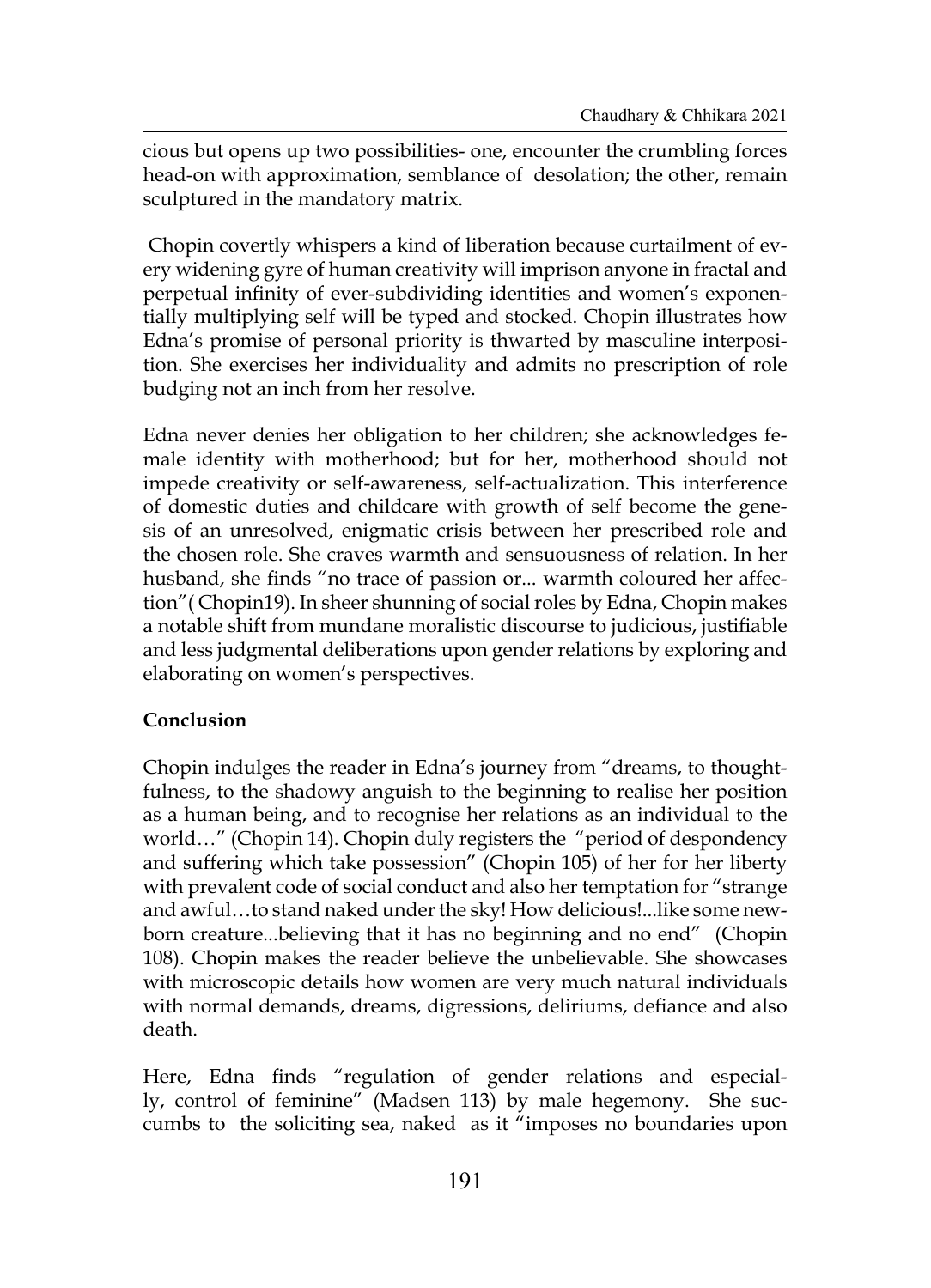the ego that is a characteristic of feminine order" (Madsen 118) and bestows upon her the fecund , feminine suppleness with a caressing effect without completely snatching from her the symbolic, masculine order of excercising her freewill in making a choice of delicious but deadly diving into the sea . «Edna›s disrobing... is a heroic divestiture of all constraints and inhibitions that her society has imposed upon her"(Dawson 15).Embracing masculine order, she wants to manifest her utter disregard to the feminine shame that is compulsorily covered, but prefers to be covered by feminine fluidity, warmth and mellowness of the sea. She forsakes her shame, her gender and proclaims her pure intention to exhibit her individuality stripped of gender, like a naked baby and to enjoy masculine freedom from constraints. "Edna feels as if she is being borne away from some anchorage which has held her fast, whose chains have been loosening"(Chopin 33). She wants "to swim far out, where no woman had swum before" (Chopin 27). The sea here, is figuratively used as a device favouring her expansion and creative innovation, something boundless "unlimited in which she wants to lose herself"(Chopin 28) in a "fantastic, untroubled region…where life is easy, even though the road to them is chimerical" (Yaeger 201).

Edna's obsession is obscure and oblivious. She is desperate to divulge her ideology, social hypocrisy and chinks of gender–bias in social fabric but without some coping course, exhaustion presses upon her and escape overpowers her. She firmly believes that it is "better to wake up after all, even to suffer, rather than to remain dupe to illusions all one's life" ( Chopin 105). Her presence is felt only to assess such an idea that women are primarily humans to be recognised in their personal self-esteem and worth, they cannot be treated like Pomeranian dogs, fed and decked to some sweet will of their owner; they own themselves if not in physical world, then, at least, in their own estimation, shunning the bounds in boundless bounty of water.

#### **Works Cited**

Beauvoir, Simone de. *The Second Sex.* Vintage Books, 1997*.*

Barry, Peter. *Beginning Theory: An Introduction to Literary and Cultural Theory.* Manchester U P, *2006.* 

Brennan, Teresa. *Between Feminism and Psychoanalysis.* London: Routledge,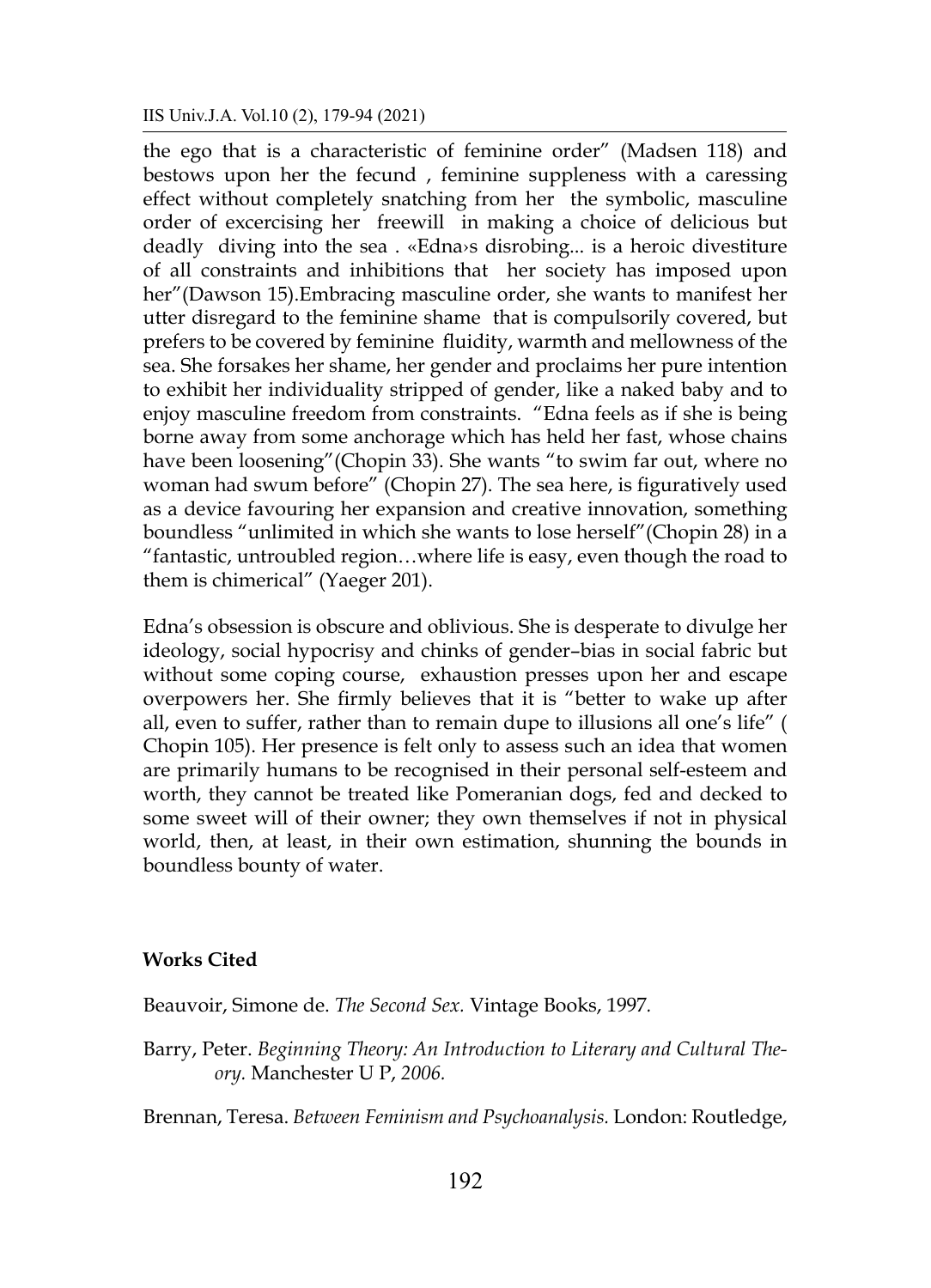1989.

Butler, Judith. *Gender Trouble.* Routledge, 1990.

- Carol, Gilligan. *In a Different Voice: Psychological Theory and Women's Development.* Cambridge, 1982.
- Chodorow, Nancy J. "Gender as a Personal and Cultural Construction". *Signs,* vol. 20, no. 3(Spring 1995), pp. 516-544, www.jstor.org/stable/3174832. Accessed 12-03-2019.

Chopin, Kate. *The Awakening*. W.W.Norton and Co., 1993.

- Cutter, Martha J. "Losing the Battle but Winning the War: Resistance to Patriarchy in Chopin's Short Fiction". *Legacy*, vol. 11, no. 1, 1994, pp. 17-36, www.jstor.org/stable/25679112. Accessed 07-10-2018
- Dawson, Hugh J. "Kate Chopin's "The Awakening:" A Dissenting Opinion". *American Literary Realism,* vol. 26, no. 2, pp 1-18, www.jstor. org/stable/27746570. Accessed 7-10-2018.
- Flax, Jane. "Political Philosophy and Patriarchal Unconscious: A Psychoanalytic Perspective on Epistemology and Metaphysics' in Nancy Tuana and Rosemarie Tong, ads, *Feminism and Philosophy: Essential Readings in Theory, Reinterpretation and Application,* Boulder, CO: Westview Press, 1995, pp. 217-46.
- —-.*Thinking Fragments: Psychoanalysis, Feminism and Postmodernism in the Contemporary West,* Berkeley University of California Press, 1989.
- Gallop, Jane. *The Daughter's Seduction: Feminism and Psychoanalysis.* Cornell UP, 1982.
- Glendening, John. "Evolution, Narcissism and Maladaptation in Kate Chopin's *The Awakening". American Literary Realism,* vol. 43, no.1, 2010, pp. 41-73, www.jstor.org/stable/10.5406. Accessed 7 October 2018.
- Irigaray, Luce. *This Sex Which is Not One.* Trans. by Catherine Porter with Caroline Burke, Cornell U P, 1985.
- Kofman, Sarah. *The Enigma of Woman:Woman in Freud's Writings.* Cornell UP, 1985.